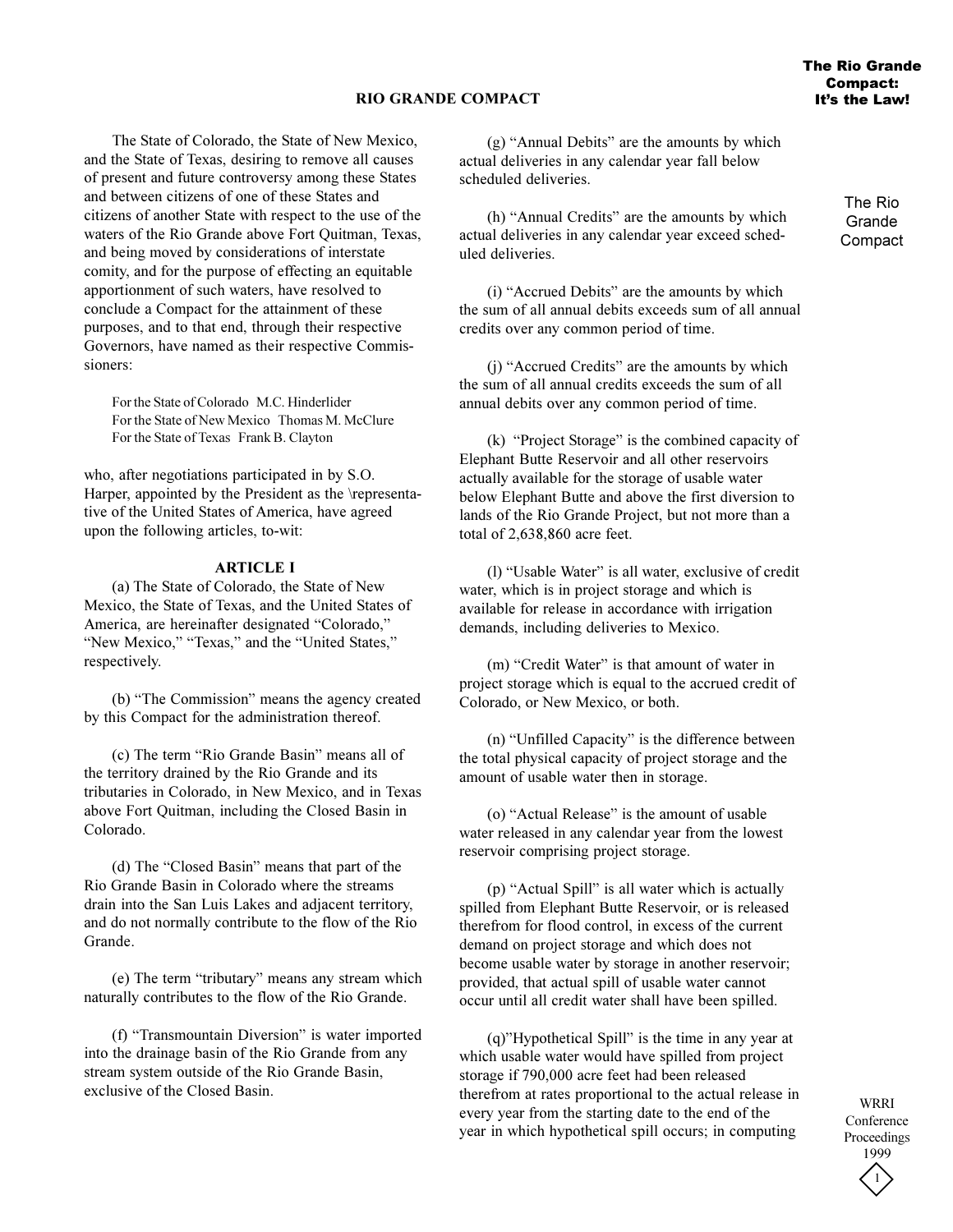hypothetical spill the initial condition shall be the amount of usable water in project storage at the beginning of the calendar year following the effective date of this Compact, and thereafter the initial condition shall be the amount of usable water in project storage at the beginning of the calendar year following each actual spill.

# **ARTICLE II**

The Commission shall cause to be maintained and operated a stream gaging station equipped with an automatic water stage recorder at each of the following points, to-wit:

(a) On the Rio Grande near Del Norte above the principal points of diversion to the San Luis Valley;

(b) On the Conejos River near Mogote;

(c) On the Los Pinos River near Ortiz;

(d) On the San Antonio River at Ortiz;

(e) On the Conejos River at its mouths near Los Sauces;

(f) On the Rio Grande near Lobatos;

(g) On the Rio Chama below El Vado Reservoir;

(h) On the Rio Grande at Otowi Bridge near San Ildefonso;

(i) On the Rio Grande near San Acacia;

(j) On the Rio Grande at San Marcial;

(k) On the Rio Grande below Elephant Butte Reservoir;

(l) On the Rio Grande below Caballo Reservoir.

Similar gaging stations shall be maintained and operated below any other reservoir constructed after 1929, and at such other points as may be necessary for the securing of records required for the carrying out of the Compact; and automatic water stage recorders shall be maintained and operated on each of the reservoirs mentioned, and on all others constructed after 1929.

Such gaging stations shall be equipped, maintained and operated by the Commission directly or in cooperation with an appropriate Federal or State agency, and the equipment, method and frequency of measurement at such stations shall be such as to produce reliable records at all times. (Note: See Resolution of Commission printed elsewhere in this report.)

### **ARTICLE III**

The obligation of Colorado to deliver water in the Rio Grande at the Colorado-New Mexico State Line, measured at or near Lobatos, in each calendar year, shall be ten thousand acre feet less than the sum of those quantities set forth in the two following

tabulations of relationship, which correspond to the quantities at the upper index stations:

**DISCHARGE OF CONEJOS RIVER**

| Quantities in thousands of acre feet |  |                         |  |
|--------------------------------------|--|-------------------------|--|
| Conejos Index                        |  | <b>Conejos River at</b> |  |
| $S$ upply $(1)$                      |  | Mouths $(2)$            |  |
| 100                                  |  | 0                       |  |
| 150                                  |  | 20                      |  |
| 200                                  |  | 45                      |  |
| 250                                  |  | 75                      |  |
| 300                                  |  | 109                     |  |
| 350                                  |  | 147                     |  |
| 400                                  |  | 188                     |  |
| 450                                  |  | 232                     |  |
| 500                                  |  | 278                     |  |
| 550                                  |  | 326                     |  |
| 600                                  |  | 376                     |  |
| 650                                  |  | 426                     |  |
| 700                                  |  | 476                     |  |
|                                      |  |                         |  |

The Rio Grande **Compact** 

Intermediate quantities shall be computed by proportional parts.

 (1) Conejos Index Supply is the natural flow of Conejos River at the U.S.G.S. gaging station near Mogote during the calendar year, plus the natural flow of Los Pinos River at the U.S.G.S. gaging station near Ortiz and the natural flow of San Antonio River at the U.S.G.S. gaging station at Ortiz, both during the months of April to October, inclusive.

 (2) Conejos River at Mouths is the combined discharge of branches of this river at the U.S.G.S. gaging stations near Los Sauces during the calendar year.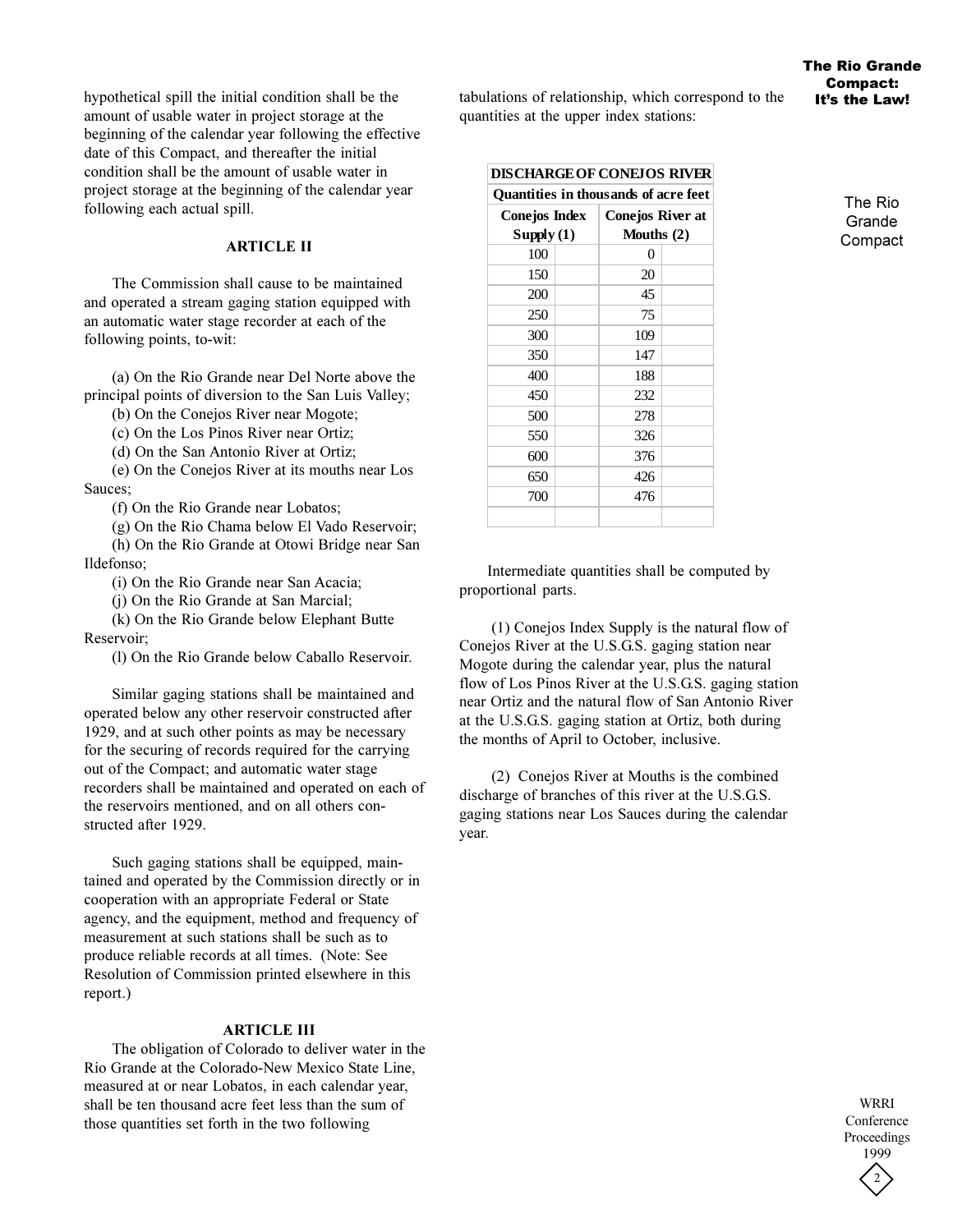| OF CONEJOS RIVER                     |                       |  |  |  |
|--------------------------------------|-----------------------|--|--|--|
| Quantities in thousands of acre feet |                       |  |  |  |
|                                      | Rio Grande at Lobatos |  |  |  |
| Rio Grande at Del                    | less Conejos at       |  |  |  |
| Norte $(3)$                          | Mouths $(4)$          |  |  |  |
| 200                                  | 60                    |  |  |  |
| 250                                  | 65                    |  |  |  |
| 300                                  | 75                    |  |  |  |
| 350                                  | 86                    |  |  |  |
| 400                                  | 98                    |  |  |  |
| 450                                  | 112                   |  |  |  |
| 500                                  | 127                   |  |  |  |
| 550                                  | 144                   |  |  |  |
| 600                                  | 162                   |  |  |  |
| 650                                  | 182                   |  |  |  |
| 700                                  | 204                   |  |  |  |
| 750                                  | 229                   |  |  |  |
| 800                                  | 257                   |  |  |  |
| 850                                  | 292                   |  |  |  |
| 900                                  | 335                   |  |  |  |
| 950                                  | 380                   |  |  |  |
| 1,000                                | 430                   |  |  |  |
| 1,100                                | 540                   |  |  |  |
| 1,200                                | 640                   |  |  |  |
| 1,300                                | 740                   |  |  |  |
| 1,400                                | 840                   |  |  |  |

**DISCHARGE OF RIO GRANDE EXCLUSIVE** 

Intermediate quantities shall be computed by proportional parts.

 (3) Rio Grande at Del Norte is the recorded flow of the Rio Grande at the U.S.G.S. gaging station near Del Norte during the calendar year (measured above all principal points of diversion to San Luis Valley) corrected for the operation of reservoirs constructed after 1937.

(4) Rio Grande at Lobatos less Conejos at Mouths is the total flow of the Rio Grande at the U.S.G.S. gaging station near Lobatos, less the discharge of Conejos River at its Mouths, during the calendar year.

The application of these schedules shall be subject to the provisions hereinafter set forth and appropriate adjustments shall be made for (a) any change in location of gaging stations; (b) any new or increased depletion of the runoff above inflow index gaging stations; and (c) any transmountain diversions into the drainage basin of the Rio Grande above Lobatos.

In event any works are constructed after 1937 for the purpose of delivering water into the Rio Grande from the Closed Basin, Colorado shall not be credited with the amount of such water delivered, unless the proportion of sodium ions shall be less than forty-five percent of the total positive ions in that water when the total dissolved solids in such water of exceeds three hundred fifty parts per million.

#### **ARTICLE IV**

The obligation of New Mexico to deliver water in the Rio Grande at San Marcial, during each calendar year, exclusive of the months of July, August, and September, shall be that quantity set forth in the following tabulation of relationship, which corresponds to the quantity at the upper index station:

### **DISCHARGE OF RIO GRANDE AT OTOWI BRIDGE AND AT SAN MARCIAL EXCLUSIVE OF JULY, AUGUST AND SEPTEMBER**

100 0 200 65 300 141 400 219 500 300 600 383 700 469 800 557 900 648 1,000 742 1,100 839 1,200 939 1,300 1,042 1,400 1,148 1,500 1,257 1,600 1,370 1,700 1,489 1,800 1,608 1,900 1,730 2,000 1,856 2,100 1,985 2,200 2,117 2,300 2,253 Quantities in thousands of acre feet **Otowi** Index Supply (5) San Marcial Index Supply (6)

Intermediate quantities shall be computed by proportional parts.

3 WRRI Conference Proceedings 1999

The Rio Grande Compact: It's the Law!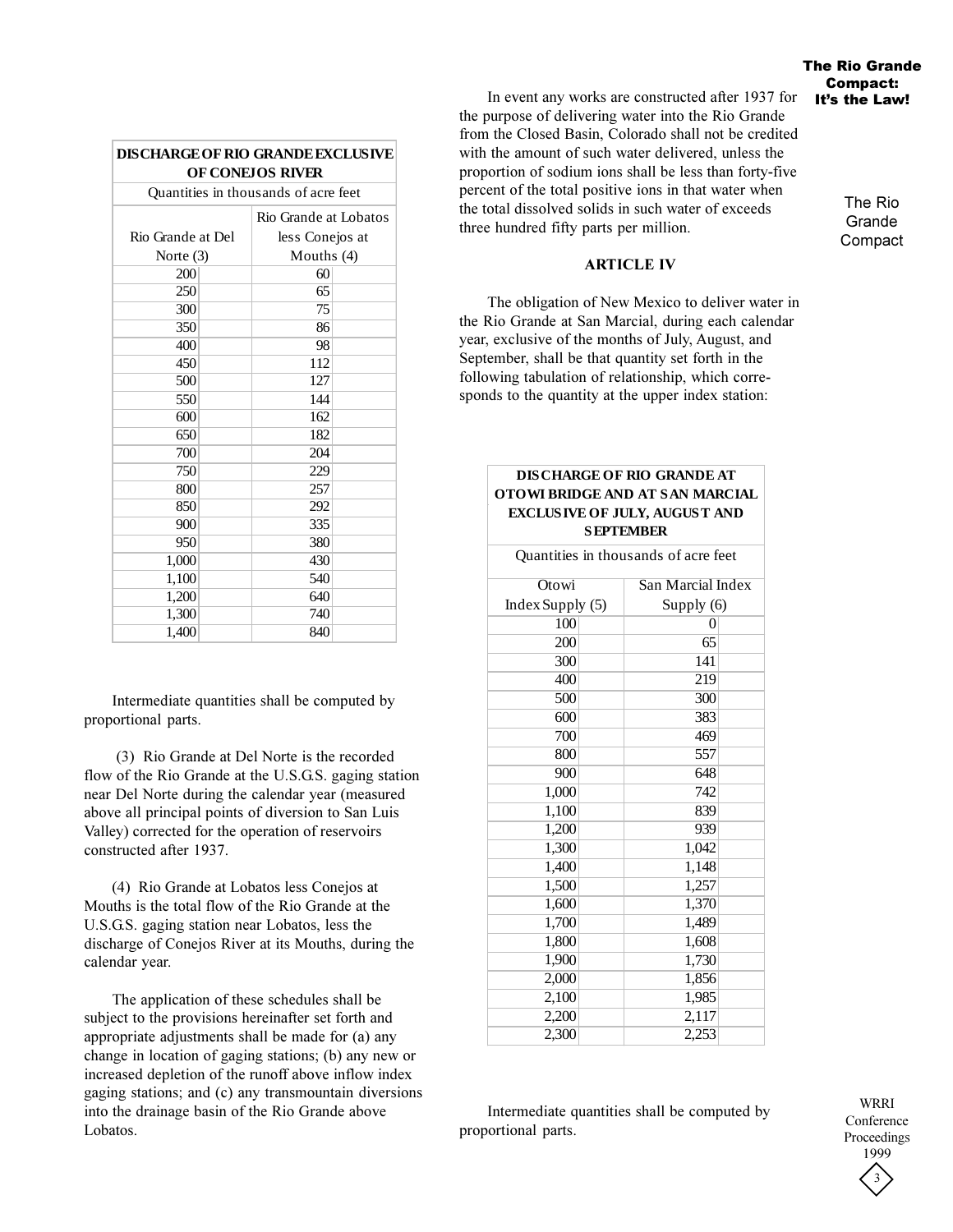(5) The Otowi Index Supply is the recorded flow of the Rio Grande at the U.S.G.S. gaging station at Otowi Bridge near San Ildefonso (formerly station near Buckman) during the calendar year, exclusive of the flow during the months of July, August and September, corrected for the operation of reservoirs constructed after 1929 in the drainage basin of the Rio Grande between Lobatos and Otowi Bridge.

6) San Marcial Index Supply is the recorded flow of the Rio Grande at the gaging station at San Marcial during the calendar year exclusive of the flow during the months of July, August and September.

The application of this schedule shall be subject to the provisions hereinafter set forth and appropriate adjustments shall be made for (a) any change in location of gaging stations; (b) depletion after 1929 in New Mexico at any time of the year of the natural runoff at Otowi Bridge; (c) depletion of the runoff during July, August and September of tributaries between Otowi Bridge and San Marcial, by works constructed after 1937; and (d) any transmountain diversions into the Rio Grande between Lobatos and San Marcial.

Concurrent records shall be kept of the flow of the Rio Grande at San Marcial, near San Acacia, and of the release from Elephant Butte Reservoir to the end that the records at these three stations may be correlated. (Note: See Resolution of Commission printed elsewhere in this report.)

#### **ARTICLE V**

If at any time it should be the unanimous finding and determination of the Commission that because of changed physical conditions, or for any other reason, reliable records are not obtainable, or cannot be obtained, at any of the stream gaging stations herein referred to, such stations may, with the unanimous approval of the Commission, be abandoned, and with such approval another station, or other stations, shall be established and new measurements shall be substituted which, in the unanimous opinion of the Commission, will result in substantially the same results so far as the rights and obligations to deliver water are concerned, as would have existed if such substitution of stations and measurements had not been so made. (Note: See Resolution of Commission printed elsewhere in this report.)

### **ARTICLE VI**

Commencing with the year following the effective date of this Compact, all credits and debits of Colorado and New Mexico shall be computed for

each calendar year; provided, that in a year of actual spill no annual credits nor annual debits shall be computed for that year.

In the case of Colorado, no annual debit nor accrued debit shall exceed 100,000 acre feet, except as either or both may be caused by holdover storage of water in reservoirs constructed after 1937 in the drainage basin of the Rio Grande above Lobatos. Within the physical limitations of storage capacity in such reservoirs, Colorado shall retain water in storage at all times to the extent of its accrued debit.

In the case of New Mexico, the accrued debit shall not exceed 200,000 acre feet at any time, except as such debit may be caused by holdover storage of water in reservoirs constructed after 1929 in the drainage basin of the Rio Grande between Lobatos and San Marcial. Within the physical limitations of storage capacity in such reservoirs, New Mexico shall retain water in storage at all times to the extent of its accrued debit. In computing the magnitude of accrued credits or debits, New Mexico shall not be charged with any greater debit in any one year than the sum of 150,000 acre-feet and all gains in the quantity of water in storage in such year.

The Commission by unanimous action may authorize the release from storage of any amount of water which is then being held in storage by reason of accrued debits of Colorado or New Mexico; provided, that such water shall be replaced at the first opportunity thereafter.

In computing the amount of accrued credits and accrued debits of Colorado or New Mexico, any annual credits in excess of 150,000 acre feet shall be taken as equal to that amount.

In any year in which actual spill occurs, the accrued credits of Colorado, or New Mexico, or both, at the beginning of the year shall be reduced in proportion to their respective credits by the amount of such actual spill; provided that the amount of actual spill shall be deemed to be increased by the aggregate gain in the amount of water in storage, prior to the time of spill, in reservoirs above San Marcial constructed after 1929; provided, further, that if the Commissioners for the States having accrued credits authorize the release of part, or all, of such credits in advance of spill, the amount so released shall be deemed to constitute actual spill.

In any year in which there is actual spill of usable water, or at the time of hypothetical spill thereof, all accrued debits of Colorado, or New Mexico, or both, at the beginning of the year shall be

The Rio **Grande Compact**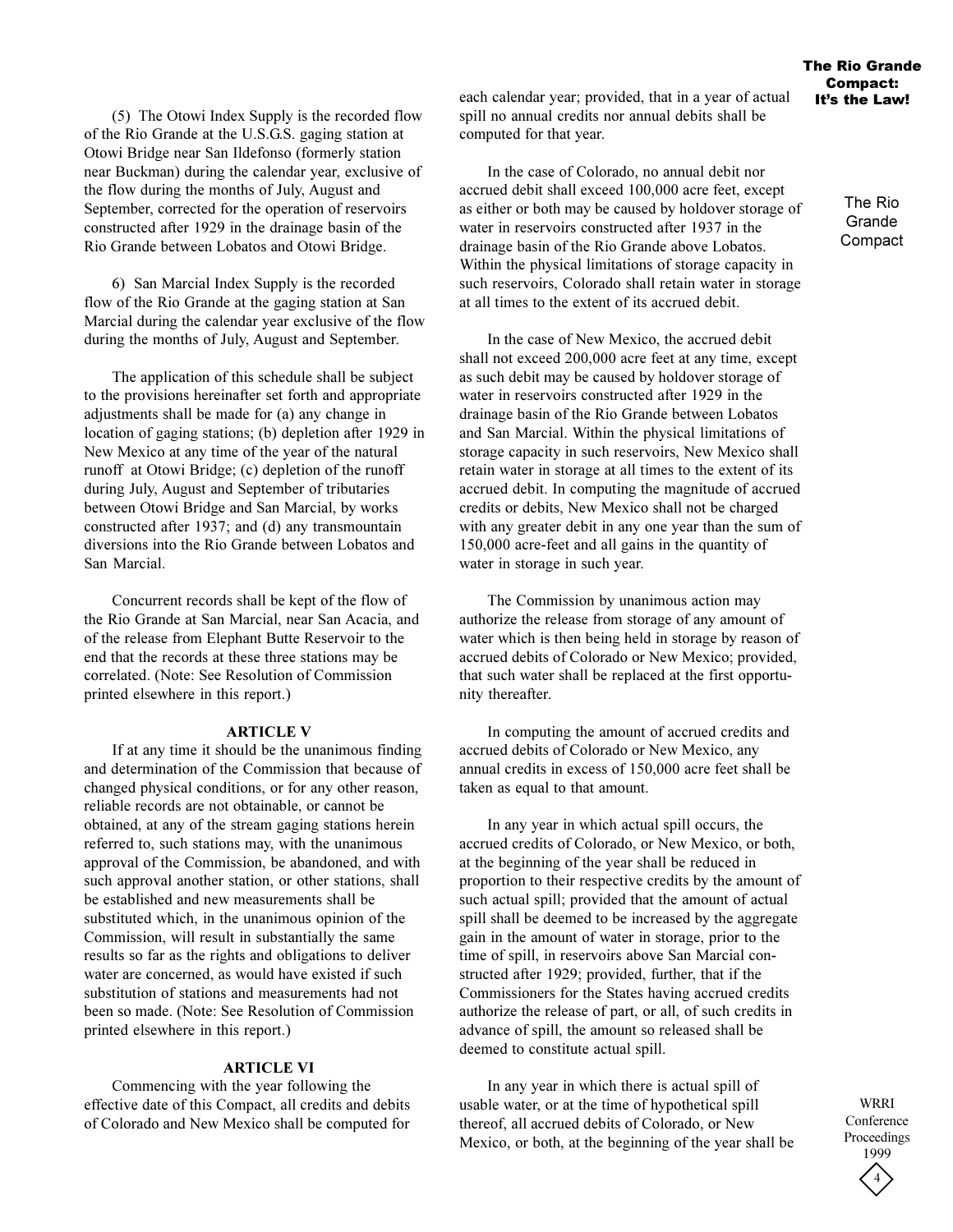cancelled.

In any year in which the aggregate of accrued debits of Colorado and New Mexico exceeds the minimum unfilled capacity of project storage, such debits shall be reduced proportionally to an aggregate amount equal to such minimum unfilled capacity.

To the extent that accrued credits are impounded in reservoirs between San Marcial and Courchesne, and to the extent that accrued debits are impounded in reservoirs above San Marcial, such credits and debits shall be reduced annually to compensate for evaporation losses in the proportion that such credits or debits bore to the total amount of water in such reservoirs during the year.

# **ARTICLE VII**

Neither Colorado nor New Mexico shall increase the amount of water in storage in reservoirs constructed after 1929 whenever there is less than 400,000 acre feet of usable water in project storage; provided, that if the actual releases of usable water from the beginning of the calendar year following the effective date of this Compact, or from the beginning of the calendar year following actual spill, have aggregated more than an average of 790,000 acre feet per annum, the time at which such minimum stage is reached shall be adjusted to compensate for the difference between the total actual release and releases at such average rate; provided, further, that Colorado, or New Mexico, or both, may relinquish accrued credits at any time, and Texas may accept such relinquished water, and in such event the state, or states, so relinquishing shall be entitled to store water in the amount of the water so relinquished.

## **ARTICLE VIII**

During the month of January of any year the Commissioner for Texas may demand of Colorado and New Mexico, and the Commissioner for New Mexico may demand of Colorado, the release of water from storage reservoirs constructed after 1929 to the amount of the accrued debits of Colorado and New Mexico, respectively, and such releases shall be made by each at the greatest rate practicable under the conditions then prevailing, and in proportion to the total debit of each, and in amounts, limited by their accrued debits, sufficient to bring the quantity of usable water in project storage to 600,000 acre feet by March first and to maintain this quantity in storage until April thirtieth, to the end that a normal release of 790,000 acre feet may be made from project storage in that year.

# **ARTICLE IX**

Colorado agrees with New Mexico that in event the United States or the State of New Mexico decides to construct the necessary works for diverting the waters of the San Juan River, or any of its tributaries, into the Rio Grande, Colorado hereby consents to the construction of said works and the diversion of waters from the San Juan River, or the tributaries thereof, into the Rio Grande in New Mexico, provided the present and prospective uses of water in Colorado by other diversions from the San Juan River, or its tributaries, are protected.

# **ARTICLE X**

In the event water from another drainage basin shall be imported into the Rio Grande Basin by the United States or Colorado or New Mexico, or any of them jointly, the State having the right to the use of such water shall be given proper credit therefore in the application of the schedules.

## **ARTICLE XI**

New Mexico and Texas agree that upon the effective date of this Compact all controversies between said States relative to the quantity or quality of the water of the Rio Grande are composed and settled; however, nothing herein shall be interpreted to prevent recourse by a signatory state to the Supreme Court of the United States for redress should the character or quality of the water, at the point of delivery, be changed hereafter by one signatory state to the injury of another. Nothing herein shall be construed as an admission by any signatory state that the use of water for irrigation causes increase of salinity for which the user is responsible in law.

#### **ARTICLE XII**

To administer the provisions of this Compact there shall be constituted a Commission composed of one representative from each state, to be known as the Rio Grande Compact Commission. The State Engineer of Colorado shall be ex-officio the Rio Grande Compact Commissioner for Colorado. The State Engineer of New Mexico shall be ex-officio the Rio Grande Compact Commissioner for New Mexico. The Rio Grande Compact Commissioner for Texas shall be appointed by the Governor of Texas. The President of the United States shall be requested to designate a representative of the United States to sit with such Commission, and such representative of the United States, if so designated by the President, shall act as Chairman of the Commission without vote.

The salaries and personal expenses of the Rio Grande Compact Commissioners for the three States shall be paid by their respective States, and all other expenses incident to the administration of this Compact, not borne by the United States, shall be

5 WRRI Conference Proceedings 1999

### The Rio Grande Compact: It's the Law!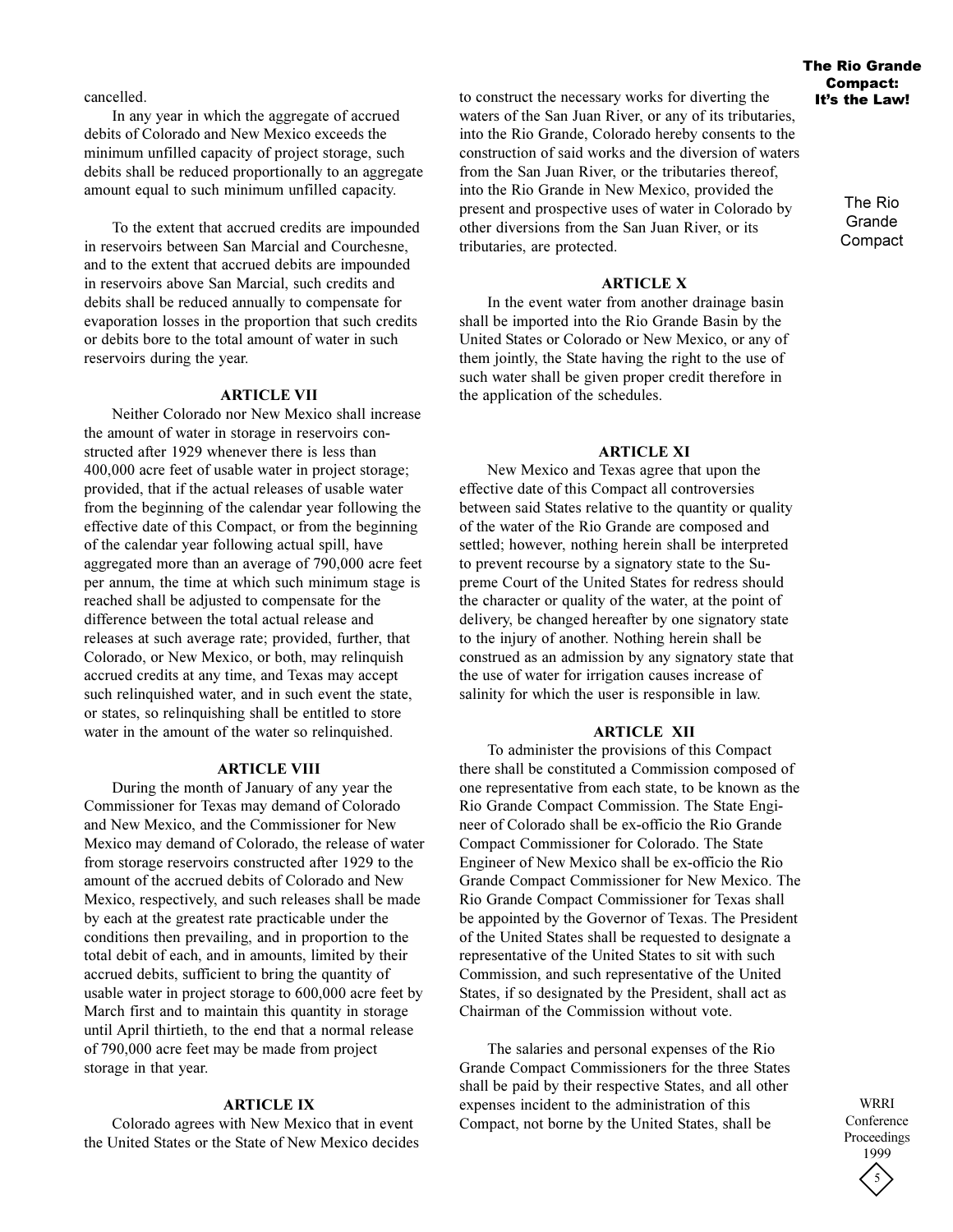borne equally by the three States.

In addition to the powers and duties hereinbefore specifically conferred upon such Commission, and the members thereof, the jurisdiction of such Commission shall extend only to the collection, correlation and presentation of factual data and the maintenance of records having a bearing upon the administration of this Compact, and, by unanimous action, to the making of recommendations to the respective States upon matters connected with the administration of this Compact. In connection therewith, the Commission may employ such engineering and clerical aid as may be reasonably necessary within the limit of funds provided for that purpose by the respective States. Annual reports compiled for each calendar year shall be made by the Commission and transmitted to the Governors of the signatory States on or before March first following the year covered by the report. The Commission may, by unanimous action, adopt rules and regulations consistent with the provisions of this Compact to govern their proceedings.

The findings of the Commission shall not be conclusive in any court or tribunal which may be called upon to interpret or enforce this Compact.

#### **ARTICLE XIII**

At the expiration of every five-year period after the effective date of this Compact, the Commission may, by unanimous consent, review any provisions hereof which are not substantive in character and which do not affect the basic principles upon which the Compact is founded, and shall meet for the consideration of such questions on the request of any member of the Commission; provided, however, that the provisions hereof shall remain in full force and effect until changed and amended within the intent of the Compact by unanimous action of the Commissioners, and until any changes in this Compact are ratified by the legislatures of the respective states and consented to by the Congress, in the same manner as this Compact is required to be ratified to become effective.

#### **ARTICLE XIV**

The schedules herein contained and the quantities of water herein allocated shall never be increased nor diminished by reason of any increase or diminution in the delivery or loss of water to Mexico.

### **ARTICLE XV**

The physical and other conditions characteristic of the Rio Grande and peculiar to the territory drained and served thereby, and to the development thereof, have actuated this Compact and none of the signatory states admits that any provisions herein contained establishes any general principle or

precedent applicable to other interstate streams.

# **ARTICLE XVI**

Nothing in this Compact shall be construed as affecting the obligations of the United States of America to Mexico under existing treaties, or to the Indian Tribes, or as impairing the rights of the Indian Tribes.

#### **ARTICLE XVII**

This Compact shall become effective when ratified by the legislatures of each of the signatory states and consented to by the Congress of the United States. Notice of ratification shall be given by the Governor of each state to the Governors of the other states and to the President of the United States, and the President of the United States is requested to give notice to the Governors of each of the signatory states of the consent of the Congress of the United States.

IN WITNESS WHEREOF, the Commissioners have signed this Compact in quadruplicate original, one of which shall be deposited in the archives of the Department of State of the United States of America and shall be deemed the authoritative original, and of which a duly certified copy shall be forwarded to the Governor of each of the signatory States.

Done at the City of Santa Fe, in the State of New Mexico, on the 18th day of March, in the year of our Lord, One Thousand Nine Hundred and Thirty-eight.

(Sgd.) M. C. HINDERLIDER

(Sgd.) THOMAS M. McCLURE

(Sgd.) FRANK B. CLAYTON

APPROVED: (Sgd.) S. O. HARPER

#### RATIFIED BY:

Colorado, February 21, 1939 New Mexico, March 1, 1939 Texas, March 1, 1939

Passed Congress as Public Act No. 96, 76th Congress,

Approved by the President May 31, 1939

6 WRRI **Conference** Proceedings 1999

# The Rio Grande Compact: It's the Law!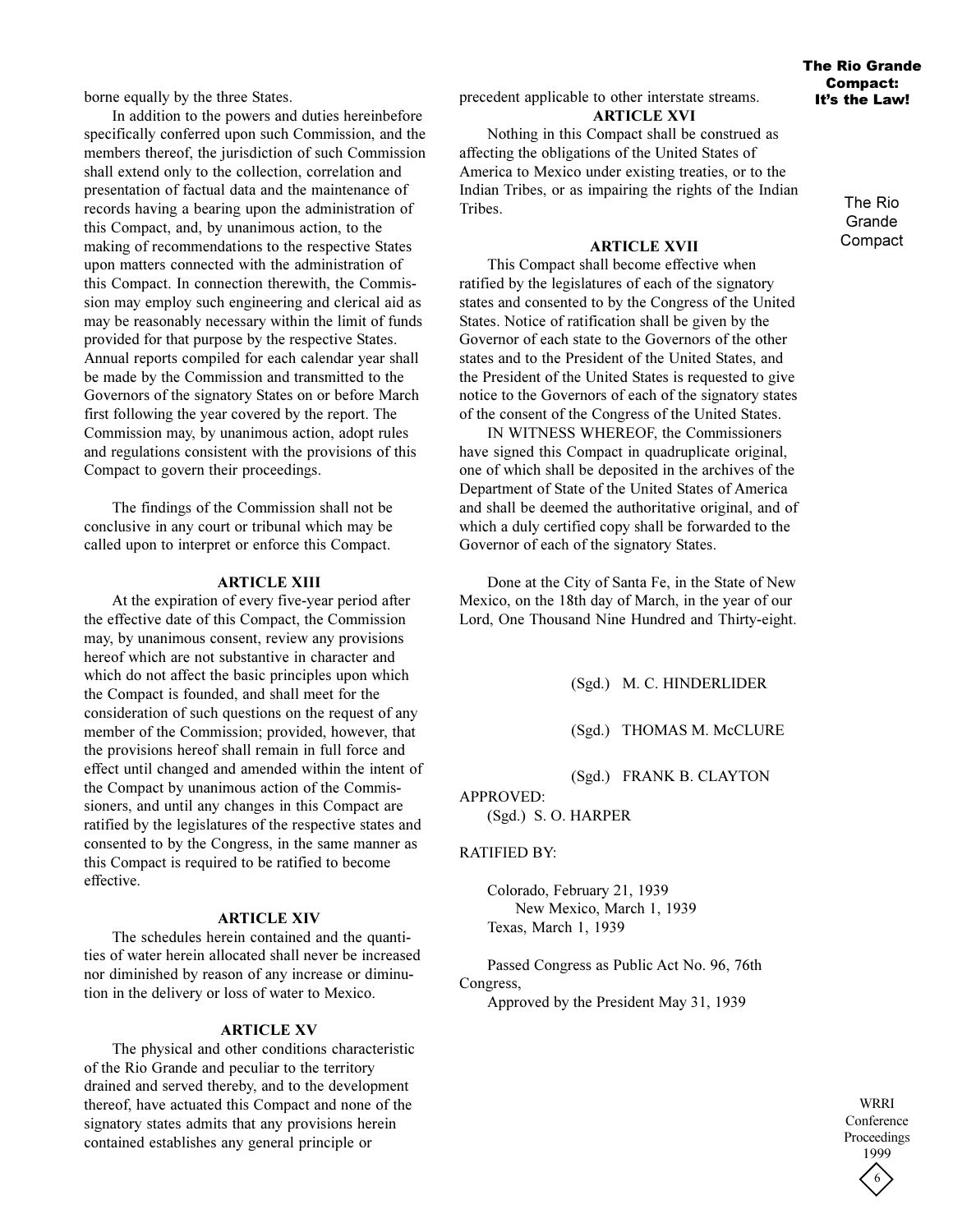# **RESOLUTION ADOPTED BY RIO GRANDE COMPACT COMMISSION AT THE ANNUAL MEETING HELD AT EL PASO, TEXAS, FEBRUARY 22-24, 1948, CHANGING GAGING STATIONS AND MEASUREMENTS OF DELIVERIES BY NEW MEXICO**

# R E S O L U T I O N

Whereas, at the Annual Meeting of the Rio Grande Compact Commission in the year 1945, the question was raised as to whether or not a schedule for delivery of water by New Mexico during the entire year could be worked out, and

Whereas, at said meeting the question was referred to the Engineering Advisers for their study, recommendations and report, and

Whereas, said Engineering Advisers have met, studied the problems and under date of February 24, 1947, did submit their Report, which said Report contains the findings of said Engineering Advisers and their recommendations, and

Whereas, the Compact Commission has examined said Report and finds that the matters and things therein found and recommended are proper and within the terms of the Rio Grande Compact, and

Whereas, the Commission has considered said Engineering Advisers' Report and all available evidence, information and material and is fully advised:

Now, Therefore, Be it Resolved:

The Commission finds as follows:

(a) That because of change of physical conditions, reliable records of the amount of water passing San Marcial are no longer obtainable at the stream gaging station at San Marcial and that the same should be abandoned for Compact purposes.

(b) That the need for concurrent records at San Marcial and San Acacia no longer exists and that the gaging station at San Acacia should be abandoned for Compact purposes.

(c) That it is desirable and necessary that the obligations of New Mexico under the Compact to deliver water in the months of July, August, September, should be scheduled.

(d) That the change in gaging stations and substitution of the new measurements as hereinafter set forth will result in substantially the same results so far as the rights and obligations to deliver water are concerned, and would have existed if such substitution of stations and measurements had not been so made.

Be it Further Resolved:

That the following measurements and schedule thereof shall be substituted for the measurements and schedule thereof as now set forth in Article IV of the Compact:

The obligation of New Mexico to deliver water in the Rio Grande into Elephant Butte Reservoir during each calendar year shall be measured by that quantity set forth in the following tabulation of relationship which corresponds to the quantity at the upper index station:

The Rio **Grande** Compact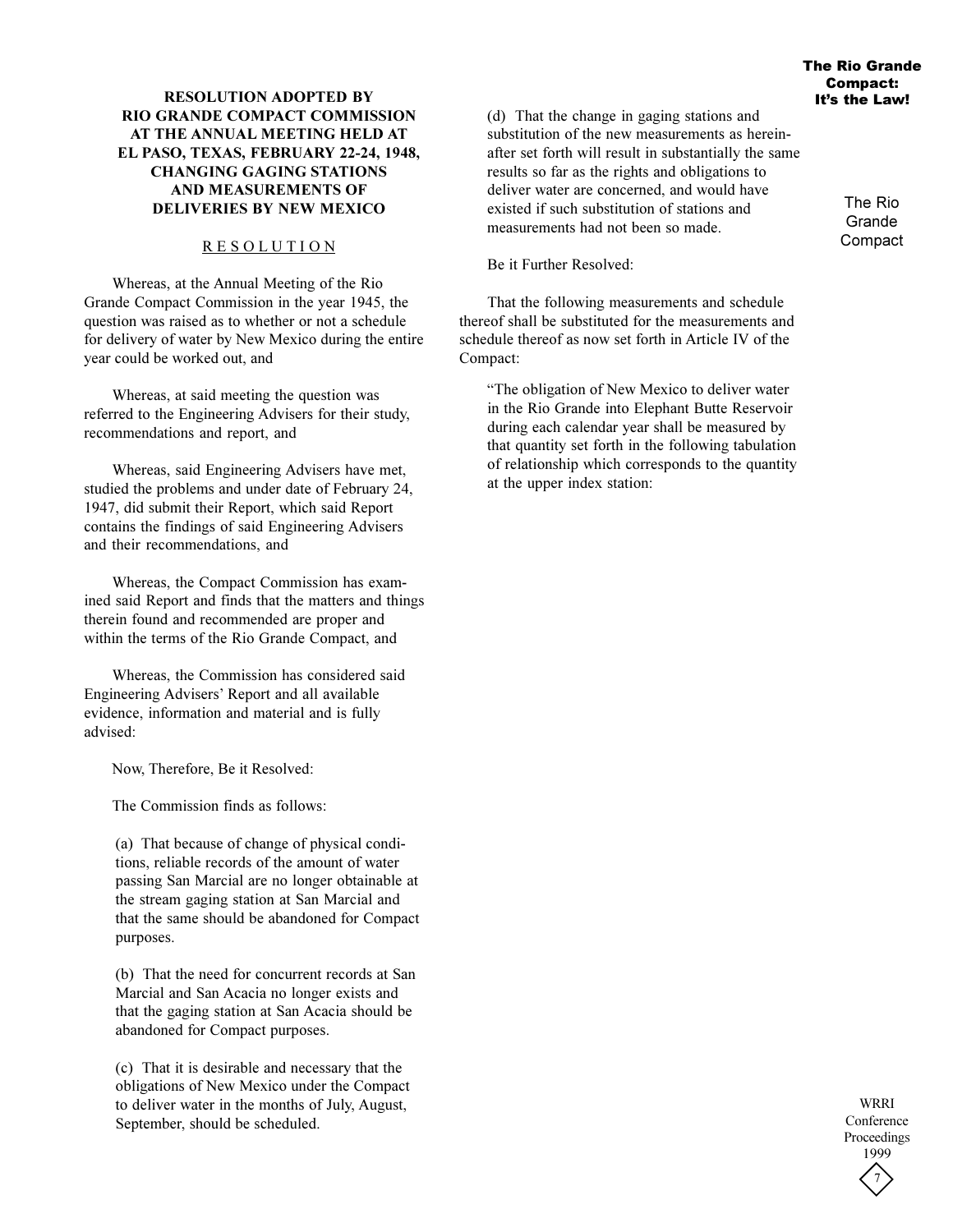The Rio Grande Compact

# **DISCHARGE OF RIO GRANDE AT OTOWI BRIDGE AND ELEPHANT BUTTE EFFECTIVE SUPPLY**

Quantities in thousands of acre-feet

| Otowi Index | Elephant Butte Effective |  |
|-------------|--------------------------|--|
| Supply (5)  | Index Supply (6)         |  |
| 100         | 57                       |  |
| 200         | 114                      |  |
| 300         | 171                      |  |
| 400         | 228                      |  |
| 500         | 286                      |  |
| 600         | 345                      |  |
| 700         | 406                      |  |
| 800         | 471                      |  |
| 900         | 542                      |  |
| 1,000       | 621                      |  |
| 1,000       | 707                      |  |
| 1,200       | 800                      |  |
| 1,300       | 897                      |  |
| 1,400       | 996                      |  |
| 1,500       | 1,095                    |  |
| 1,600       | 1,195                    |  |
| 1,700       | 1,295                    |  |
| 1,800       | 1,395                    |  |
| 1,900       | 1,495                    |  |
| 2,000       | 1,595                    |  |
| 2,100       | 1,695                    |  |
| 2,200       | 1,795                    |  |
| 2,300       | 1,895                    |  |
| 2,400       | 1,995                    |  |
| 2,500       | 2,095                    |  |
| 2,600       | 2,195                    |  |
| 2,700       | 2,295                    |  |
| 2,800       | 2,395                    |  |
| 2,900       | 2,495                    |  |
| 3,000       | 2,595                    |  |
|             |                          |  |

Intermediate quantities shall be computed by proportional parts.

(5) The Otowi Index Supply is the recorded flow of the Rio Grande at the U.S.G.S. gaging station at Otowi Bridge near San Ildefonso (formerly station near Buckman) during the calendar year, corrected for the operation of reservoirs constructed after 1929 in the drainage basin of the Rio Grande between Lobatos and Otowi Bridge.

(6) Elephant Butte Effective Index Supply is the recorded flow of the Rio Grande at the gaging station below Elephant Butte Dam during the calendar year plus the net gain in storage in Elephant Butte Reservoir during the same year or minus the net loss in storage in said reservoir, as the case may be.

The application of this schedule shall be subject to the provisions hereinafter set forth and appropriate adjustments shall be made for (a) any change in location of gaging stations; (b) depletion after 1929 in New Mexico of the natural runoff at Otowi Bridge; and (c) any transmountain diversions into the Rio Grande between Lobatos and Elephant Butte Reservoir.

Be it Further Resolved:

That the gaging stations at San Acacia and San Marcial be, and the same are hereby abandoned for Compact purposes.

Be it Further Resolved:

That this Resolution has been passed unanimously and shall be effective January 1, 1949, if within 120 days from this date the Commissioner for each State shall have received from the Attorney General of the State represented by him, an opinion approving this Resolution, and shall have so advised the Chairman of the Commission, otherwise, to be of no force and effect.

(Note: The following paragraph appears in the Minutes of the Annual Meeting of the Commission held at Denver, Colorado, February 14-16, 1949.

"The Chairman announced that he had received, pursuant to the Resolution adopted by the Commission at the Ninth Annual Meeting on February 24, 1948, opinions from the Attorneys General of Colorado, New Mexico and Texas that the substitution of stations and measurements of deliveries by New Mexico set forth in said resolution was within the powers of the Commission").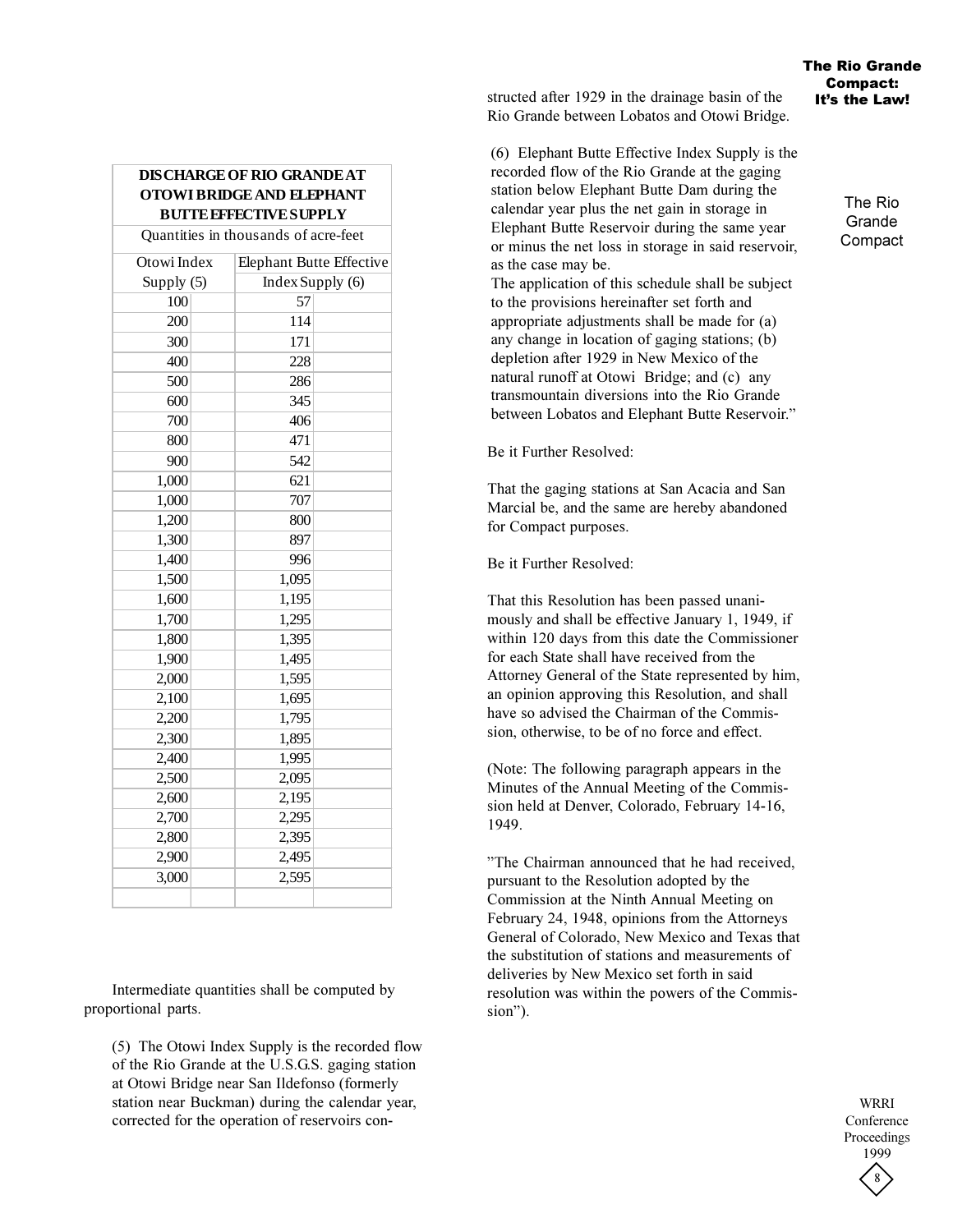# **RULES AND REGULATIONS FOR ADMINISTRATION OF THE RIO GRANDE COMPACT**

A Compact, known as the Rio Grande Compact, between the States of Colorado, New Mexico and Texas, having become effective on May 31, 1939 by consent of the Congress of the United States, which equitably apportions the waters of the Rio Grande above Fort Quitman and permits each State to develop its water resources at will, subject only to its obligations to deliver water in accordance with the schedules set forth in the Compact, the following Rules and Regulations have been adopted for its administration by the Rio Grande Compact Commission; to be and remain in force and effect only so long as the same may be satisfactory to each and all members of the Commission, and provided always that on the objection of any member of the Commission, in writing, to the remaining two members of the Commission after a period of sixty days from the date of such objection, the sentence, paragraph or any portion or all of these rules to which any such objection shall be made, shall stand abrogated and shall thereafter have no further force and effect; it being the intent and purpose of the Commission to permit these rules to obtain and be effective only so long as the same may be satisfactory to each and all of the Commissioners.

# GAGING STATIONS /1

Responsibility for the equipping, maintenance and operation of the stream gaging stations and reservoir gaging stations required by the provisions of Article II of the Compact shall be divided among the signatory States as follows:

(a) Gaging stations on streams and reservoirs in the Rio Grande Basin above the Colorado-New Mexico boundary shall be equipped, maintained, and operated by Colorado in cooperation with the U.S. Geological Survey.

(b) Gaging stations on streams and reservoirs in the Rio Grande Basin below Lobatos and above Caballo Reservoir shall be equipped, maintained and operated by New Mexico in cooperation with the U.S. Geological Survey to the extent that such stations are not maintained and operated by some other Federal agency.

(c) Gaging stations on Elephant Butte Reservoir and on Caballo Reservoir, and the stream gaging stations on the Rio Grande below those reservoirs shall be equipped, maintained and operated by or on

The equipment, method and frequency of measurements at each gaging station shall be sufficient to obtain records at least equal in accuracy to those classified as "good" by the U.S. Geological Survey. Water-stage recorders on the reservoirs specifically named Article II of the Compact shall have sufficient range below maximum reservoir level to record major fluctuations in storage. Staff gages may be used to determine fluctuations below the range of the water-stage recorders on these and other large reservoirs, and staff gages may be used upon approval of the Commission in lieu of water-stage recorders on small reservoirs, provided that the frequency of observation is sufficient in each case to establish any material changes in water levels in such reservoirs.

 $1$  Amended at Eleventh Annual Meeting, February 23, 1950.

# RESERVOIR CAPACITIES /1

Colorado shall file with the Commission a table of areas and capacities for each reservoir in the Rio Grande Basin above Lobatos constructed after 1937; New Mexico shall file with the Commission a table of areas and capacities for each reservoir in the Rio Grande Basin between Lobatos and San Marcial constructed after 1929; and Texas shall file with the Commission tables of areas and capacities for Elephant Butte Reservoir and for all other reservoirs actually available for the storage of water between Elephant Butte and the first diversion to lands under the Rio Grande Project.

Whenever it shall appear that any table of areas and capacities is in error by more than five per cent, the Commission shall use its best efforts to have a resurvey made and a corrected table of areas and capacities to be substituted as soon as practicable. To the end that the Elephant Butte effective supply may be computed accurately, the Commission shall use its best efforts to have the rate of accumulation and the place of deposition of silt in Elephant Butte Reservoir checked at least every three years.

# ACTUAL SPILL /2, /3

(a) Water released from Elephant Butte in excess of Project requirements, which is currently passed through Caballo Reservoir, prior to the time of spill, shall be deemed to have been Usable Water released in anticipation of spill, or Credit Water if such release shall have been authorized.

9 WRRI Conference Proceedings 1999

The Rio **Grande Compact** 

The Rio Grande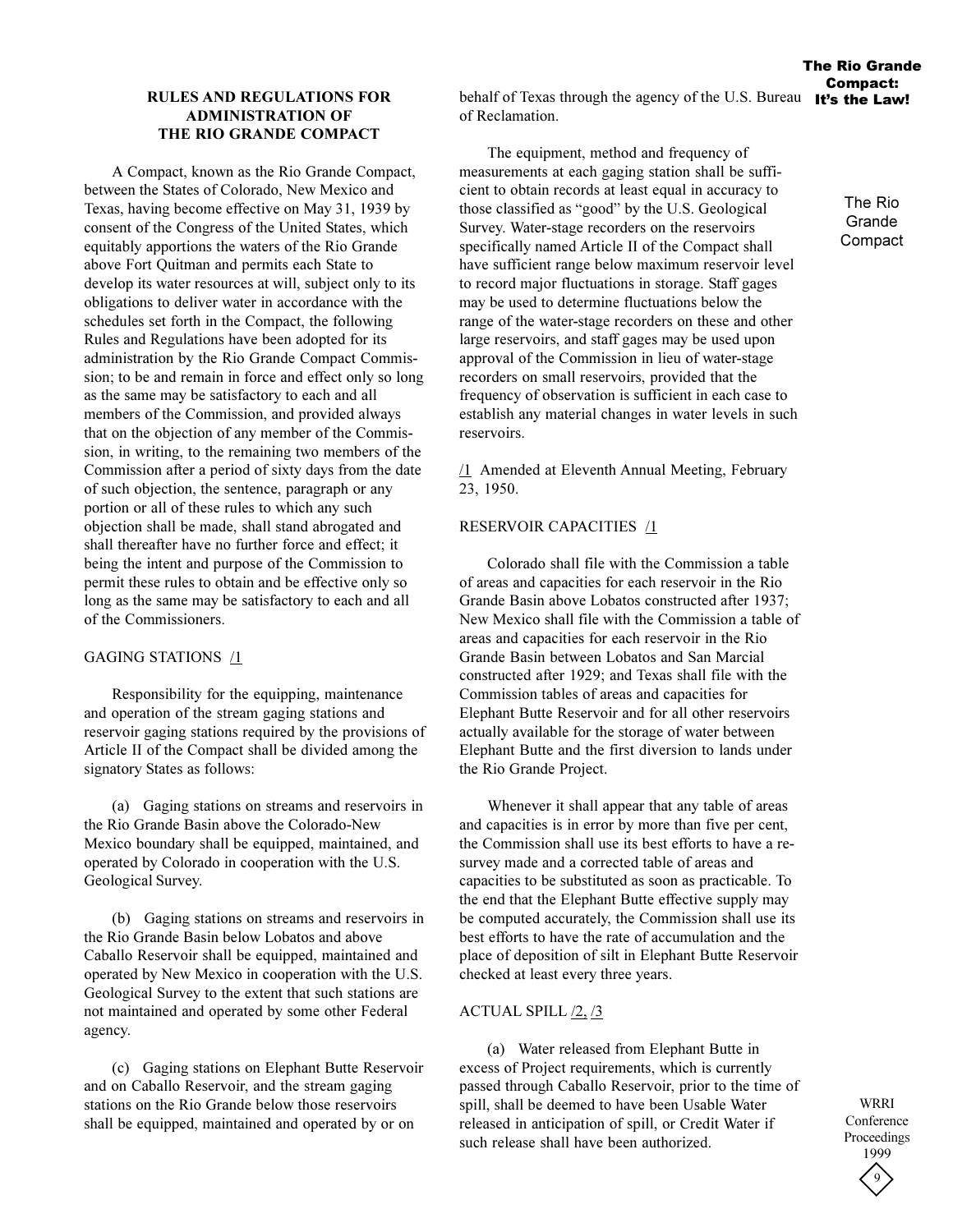(b) Excess releases from Elephant Butte Reservoir, as defined in (a) above, shall be added to the quantity of water in storage in that reservoir, and Actual Spill shall be deemed to have commenced when this sum equals the total capacity of that reservoir to the level of the uncontrolled spillway less capacity reserved for flood control purposes, i.e., 2,040,000 acre-feet in the months of October through March, inclusive, and 2,015,000 acre-feet in the months of April through September, inclusive, as determined from the 1988 area-capacity table or successor area-capacity tables and flood control storage reservation of 50,000 acre-feet from April through September and 25,000 acre-feet from October through March.

(c) All water actually spilled at Elephant Butte Reservoir, or released therefrom, in excess of Project requirements, which is currently passed through Caballo Reservoir, after the time of spill, shall be considered as Actual Spill, provided that the total quantity of water then in storage in Elephant Butte Reservoir exceeds the physical capacity of that reservoir at the level of the sill of the spillway gates, i.e., -1,830,000 acre-ft in 1942.

(d) Water released from Caballo Reservoir in excess of Project requirements and in excess of water currently released from Elephant Butte Reservoir, shall be deemed Usable Water released, excepting only flood water entering Caballo Reservoir from tributaries below Elephant Butte Reservoir.

### DEPARTURES FROM NORMAL RELEASES /4

For the purpose of computing the time of Hypothetical Spill required by Article VI , for the purpose of the adjustment set forth in Article VII, no allowance shall be made for the difference between Actual and Hypothetical Evaporation, and any underrelease of usable water from Project Storage in excess of 150,000 acre-ft in any year shall be taken as equal to that amount.

/1 Amended at Eleventh Annual Meeting, February 23, 1950.

/2 Adopted at Fourth Annual Meeting, February 24, 1943.

/3 Amended September 9, 1998.

/4 Adopted June 2, 1959; made effective January 1, 1952.

#### EVAPORATION LOSSES /5, /6, /7

The Commission shall encourage the equipping, maintenance and operation, in cooperation with the U.S. Weather Bureau or other appropriate agency, of evaporation stations at Elephant Butte Reservoir and at or near each major reservoir in the Rio Grande Basin within Colorado constructed after 1937 and in New Mexico constructed after 1929. The net loss by evaporation from a reservoir surface shall be taken as the difference between the actual evaporation loss and the evapo-transpiration losses which would have occurred naturally, prior to the construction of such reservoir. Changes in evapo-transpiration losses along stream channels below reservoirs may be disregarded.

Net losses by evaporation, as defined above, shall be used in correcting Index Supplies for the operation of reservoirs upstream from Index Gaging Stations as required by the provisions of Article III and Article IV of the Compact.

In the application of the provisions of the last unnumbered paragraph of Article VI of the Compact:

(a) Evaporation losses for which accrued credits shall be reduced shall be taken as the difference between the gross evaporation from the water surface of Elephant Butte Reservoir and rainfall on the same surface.

(b) Evaporation losses for which accrued debits shall be reduced shall be taken as the net loss by evaporation as defined in the first paragraph.

#### ADJUSTMENT OF RECORDS

The Commission shall keep a record of the location, and description of each gaging station and evaporation station, and, in the event of change in location of any stream gaging station for any reason, it shall ascertain the increment in flow or decrease in flow between such locations for all stages. Wherever practicable, concurrent records shall be obtained for one year before abandonment of the previous station.

#### NEW OR INCREASED DEPLETIONS

In the event any works are constructed which alter or may be expected to alter the flow at any of the Index Gaging Stations mentioned in the Compact, or which may otherwise necessitate adjustments in the application of the schedules set forth in the Compact, it shall be the duty of the Commissioner specifically concerned to file with the Commission all available information pertaining thereto, and appropriate

The Rio Grande Compact: It's the Law!

> The Rio **Grande Compact**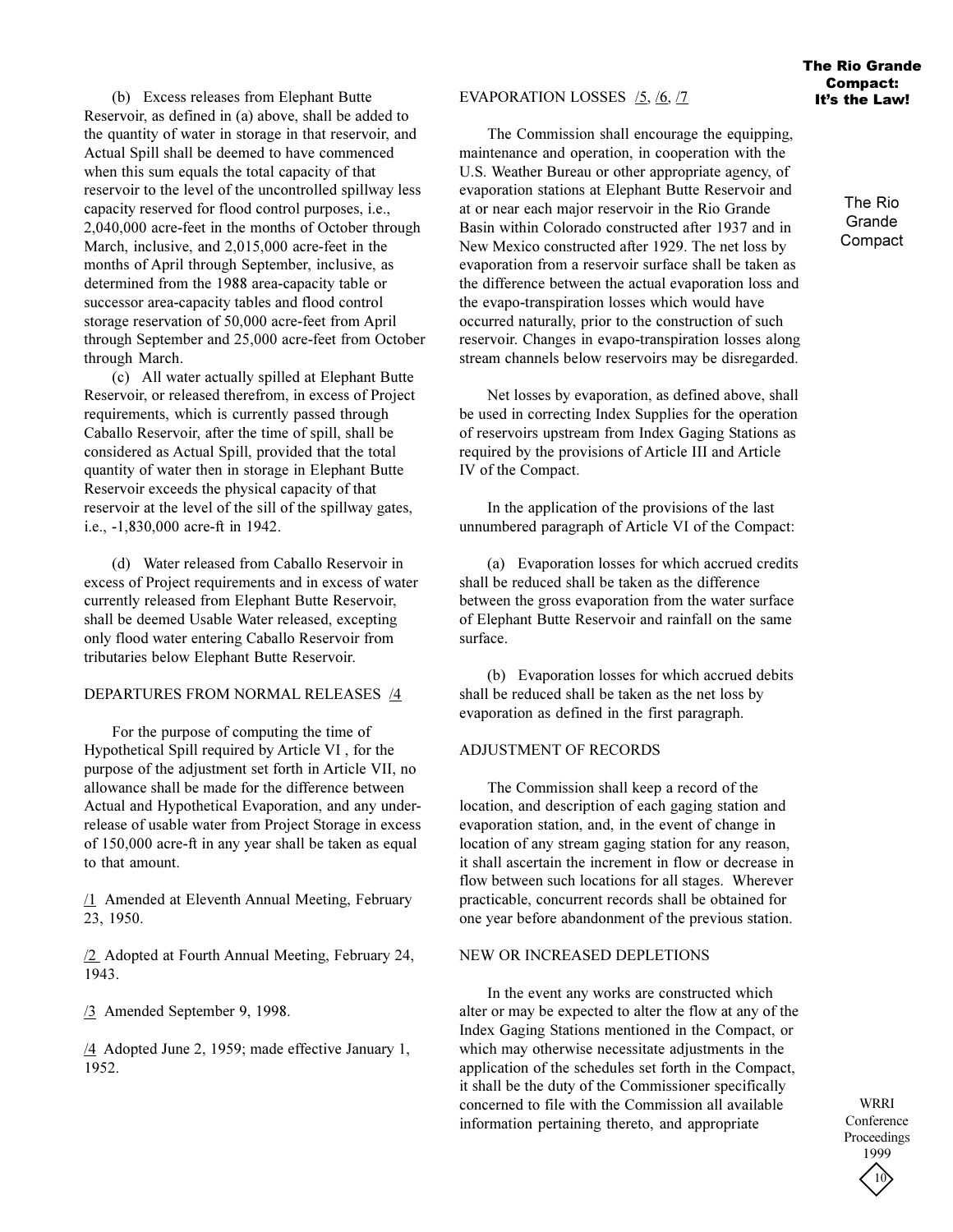adjustments shall be made in accordance with the terms of the Compact; provided, however, that any such adjustments shall in no way increase the burden imposed upon Colorado or New Mexico under the schedules of deliveries established by the Compact.

# TRANSMOUNTAIN DIVERSIONS

In the event any works are constructed for the delivery of waters into the drainage basin of the Rio Grande from any stream system outside of the Rio Grande Basin, such waters shall be measured at the point of delivery into the Rio Grande Basin and proper allowances shall be made for losses in transit from such points to the Index Gaging Station on the stream with which the imported waters are commingled.

/5 Amended at Tenth Annual Meeting, February 15, 1949.

/6 Amended at Twelfth Annual Meeting, February 24, 1951.

/7 Amended June 2, 1959.

# QUALITY OF WATER

In the event that delivery of water is made from the Closed Basin into the Rio Grande, sufficient samples of such water shall be analyzed to ascertain whether the quality thereof is within the limits established by the Compact.

# SECRETARY /8

The Commission, subject to the approval of the Director, U.S. Geological Survey, to a cooperative agreement for such purposes, shall employ the U.S. Geological Survey on a yearly basis, to render such engineering and clerical aid as may reasonably be necessary for administration of the Compact. Said agreement shall provide that the Geological Survey shall:

(1) Collect and correlate all factual data and other records having a material bearing on the administration of the Compact and keep each Commissioner adviser thereof.

(2) Inspect all gaging stations required for administration of the Compact and make recommendations to the Commission as to any changes or improvements in methods of measurement or facilities for measurement which may be needed to insure that reliable records be obtained.

 (3) Report to each Commissioner by letter on or before the fifteenth day of each month, except January, a summary of all hydrographic data then available for the current year - on forms prescribed by the Commission - pertaining to:

- (a) Deliveries by Colorado
- (b) Deliveries by New Mexico
- (c) Operation of Project Storage

(4) Make such investigations as may be requested by the Commission in aid of its administration of the Compact.

(5) Act as Secretary to the Commission and submit to the Commission at its regular meeting in February a report on its activities and a summary of all data needed for determination of debits and credits and other matters pertaining to administration of the Compact.

# COSTS  $1$

In February of each year, the Commission shall adopt a budget for the ensuing fiscal year beginning July first.

Such budget shall set forth the total cost of maintenance and operating of gaging stations, of evaporation stations, the cost of engineering and clerical aid, and all other necessary expenses excepting the salaries and personal expenses of the Rio Grande Compact Commissioners.

Contributions made directly by the United States and the cost of services rendered by the United States without cost shall be deducted from the total budget amount; the remainder shall then be allocated equally to Colorado, New Mexico and Texas.

 $/8$  The substitution of this section for the section titled "Reports to Commissioners" was adopted at Ninth Annual Meeting, February 22, 1948.

/1 Amended at Eleventh Annual Meeting, February 23, 1950.

Expenditures made directly by any State for purposes set forth in the budget shall be credited to that State; contributions in cash or in services by any State under a cooperative agreement with any federal agency shall be credited to such State, but the amount of the federal contribution shall not so be credited; in event any State, through contractual relationships, causes work to be done in the interest of the Commission, such State shall be credited with the cost

11 WRRI Conference Proceedings 1999